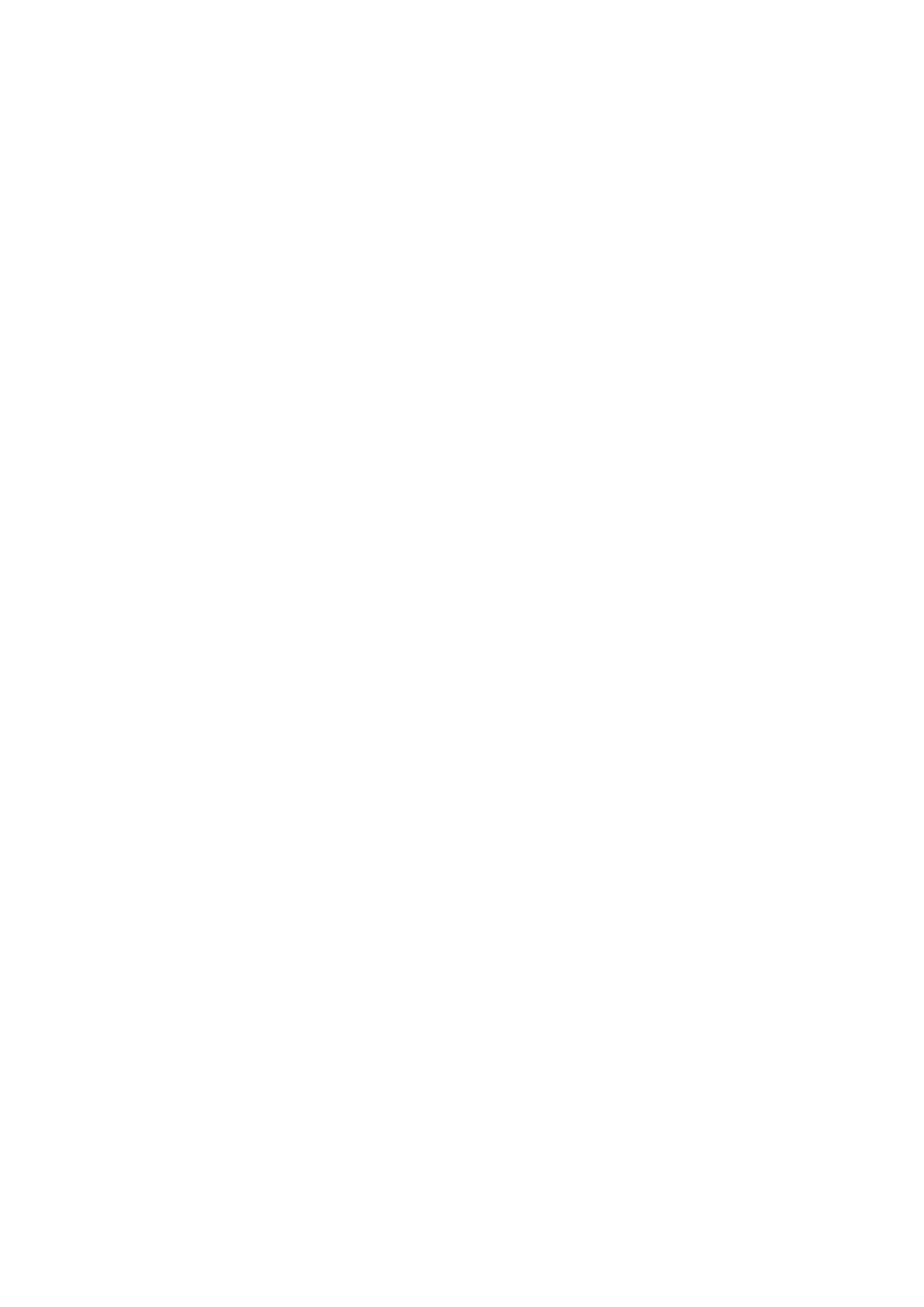## **ANNEX**

## **UNIFIED INTERPRETATIONS TO THE NOX TECHNICAL CODE 2008, AS AMENDED**

### **1 Paragraph 2.2.4.1**

Paragraph 2.2.4.1 reads as follows:

"There are engines which, due to their size, construction and delivery schedule, cannot be pre-certified on a test-bed. In such cases, the engine manufacturer, shipowner or shipbuilder shall make application to the Administration requesting an onboard test (see 2.1.2.2). The applicant must demonstrate to the Administration that the onboard test fully meets all of the requirements of a test-bed procedure as specified in chapter 5 of this Code. In no case shall an allowance be granted for possible deviations of measurements if an initial survey is carried out on board a ship without any valid pre-certification test. For engines undergoing an onboard certification test, in order to be issued with an Engine International Air Pollution Prevention (EIAPP) Certificate, the same procedures apply as if the engine had been pre-certified on a test-bed, subject to the limitations given in paragraph 2.2.4.2."

### *Interpretation:*

1.1 Engines undergoing an onboard certification test should have a preliminary approved Technical File, pending the results of the emission test.

1.2 If the result of the emission test does not comply with the applicable  $NO<sub>x</sub>$  regulation, the engines should be re-adjusted to the compliance condition originally approved, if any, or the applicant should apply to the flag Administration for acceptance of further testing.

### **2 Paragraph 4.4.6.1**

Paragraph 4.4.6.1 reads as follows:

"The Engine Group may be defined by basic characteristics and specifications in addition to the parameters defined in 4.3.8 for an Engine Family."

#### *Interpretation:*

2.1 Paragraph 4.4.6.1 cross references paragraph 4.3.8 which provides guidance for selection of an Engine Family. For engines fitted with a selective catalytic reduction (SCR) system to reduce  $NO<sub>x</sub>$  emissions, it is recognized that some of the parameters provided may not be common to all engines within a group, in particular paragraphs 4.3.8.2.3 and 4.3.8.2.4 state that:

- ".3 individual cylinder displacement:
	- to be within a total spread of 15%
- .4 number of cylinders and cylinder configuration:
	- applicable in certain cases only, e.g. in combination with exhaust gas cleaning devices"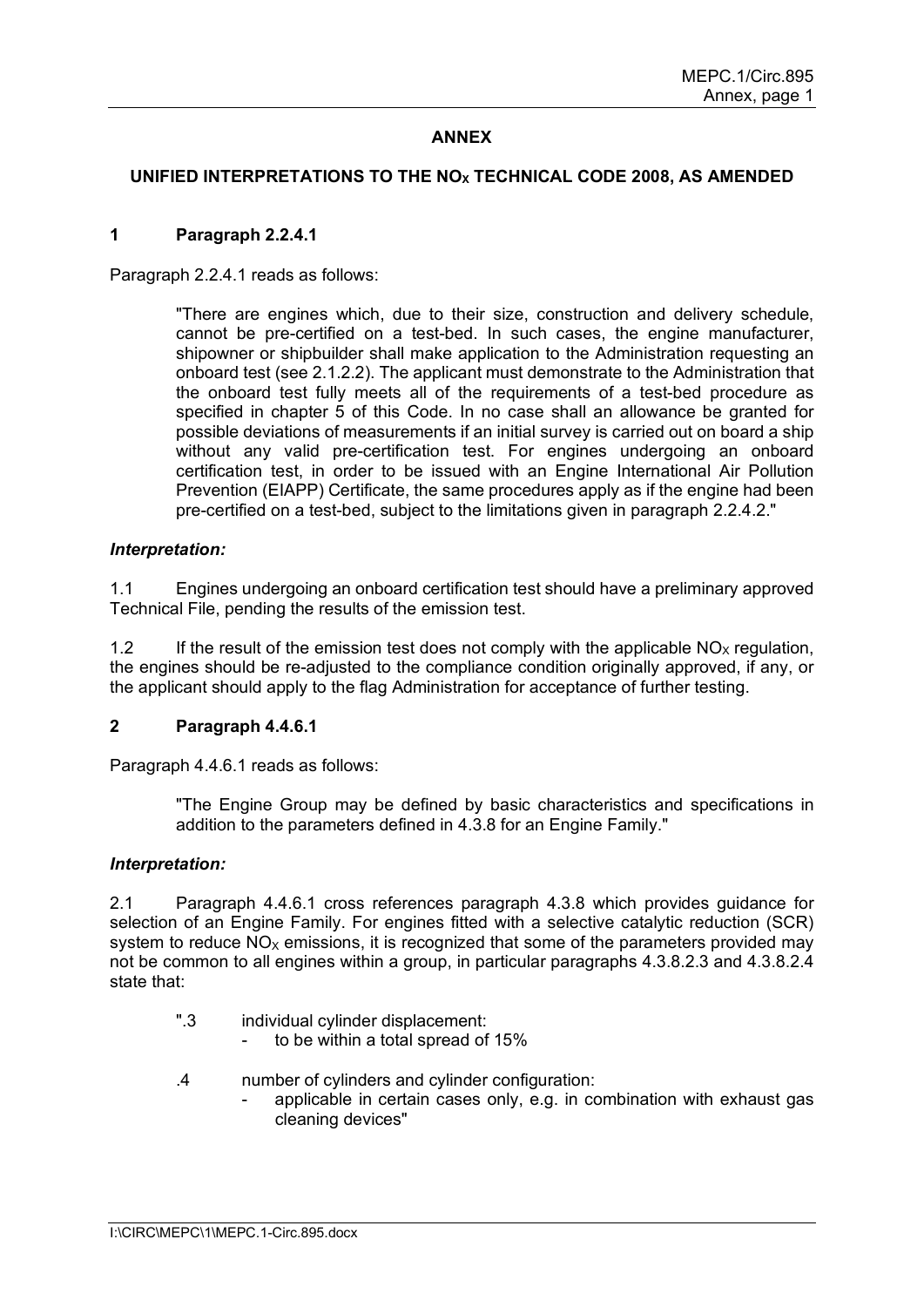2.2 For engines fitted with an SCR system to reduce  $NO<sub>X</sub>$  emissions, the number and arrangement of cylinders may not be common to all members of the Engine Group. These parameters may be replaced with new parameters derived from the SCR chamber and catalyst blocks, such as the SCR space velocity (SV), catalyst block geometry and catalyst material.

## **3 Paragraph 4.4.6.2**

Paragraph 4.4.6.2 reads as follows:

"The following parameters and specifications shall be common to engines within an Engine Group

- .1 bore and stroke dimensions;
- .2 method and design features of pressure charging and exhaust gas system:
	- constant pressure;
	- pulsating system;
- .3 method of charge air cooling system:
	- with/without charge air cooler;
- .4 design features of the combustion chamber that effect  $NO<sub>x</sub>$  emission;
- .5 design features of the fuel injection system, plunger and injection cam or gas valve which may profile basic characteristics that effect NOx emission; and
- .6 rated power at rated speed. The permitted ranges of engine power (kW/cylinder) and/or rated speed are to be declared by the manufacturer and approved by the Administration."

## *Interpretation:*

3.1 For engines fitted with an SCR system to reduce  $NO<sub>x</sub>$  emissions it is recognized that some of the parameters provided may not be common to all engines within a group and that new parameters derived from the SCR chamber and catalyst blocks may be used instead, such as the SCR space velocity (SV), catalyst block geometry and catalyst material.

3.2 Whilst the provisions of paragraph 4.4.6.2.1 should remain common to all engines within the group, the remaining parameters listed in paragraph 4.4.6.2 may be replaced by alternative SCR parameters, provided that the applicant is able to demonstrate that these alternative parameters are suitable for defining the Engine Group.

3.3 The applicant remains responsible for selecting the parent engine and demonstrating the basis of this selection to the satisfaction of the Administration.